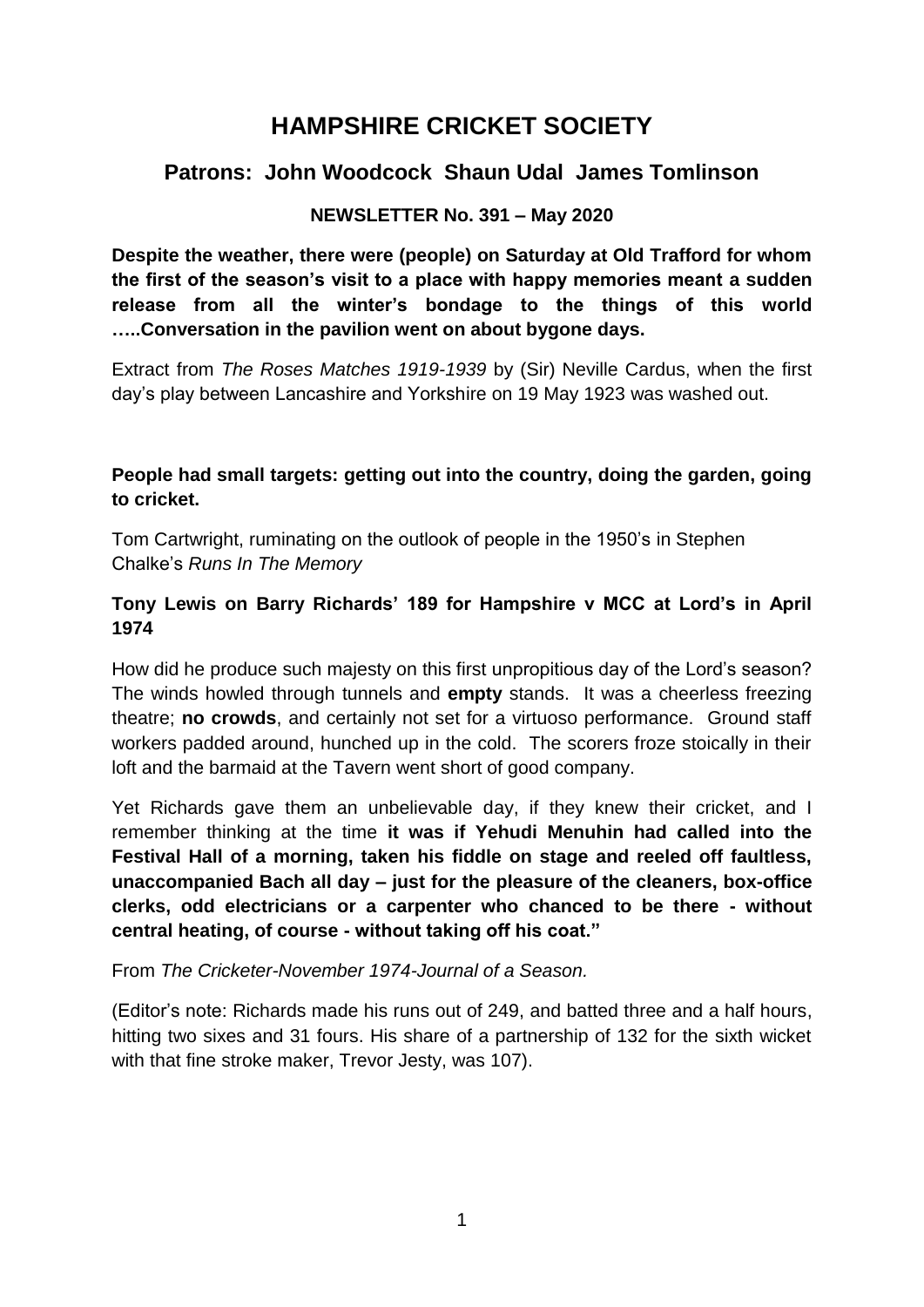The Society hopes that all members are staying safe and healthy at this unique time. For most of the period since the scheduled start of the season, the sun has shone mockingly from a largely cloudless sky. At the time of writing, there have been only four days on which it has rained.

Cricket's supporters, and many, many others, have been confined to their homes, thinking of the world outside. A new, significant, phrase – social distancing – has entered the lexicon.

The future of the season since members received the last Newsletter is still unknown. There have been five major developments. No cricket will be played before 1 July, which means that nine rounds of the Championship have effectively been cancelled. It is accepted that when, and if, the game does resume, matches will be played behind closed doors. Will any batsman play an innings such as that by Barry Richards described on the previous page? There will be no swapping of stories of winter happenings in the pavilion. Many contracts for overseas players have been cancelled, and other playing and backroom staff furloughed. The Test series against the West Indies has been postponed. Finally, The Hundred has been deferred until 2021. The financial consequences and other implications for the future of the game, are profound but further analysis must await another day. What is evident is that cricket has never faced so many far reaching challenges, as does Society itself.

In the meantime, we are planning a programme of speakers in the hope that meetings can be held from October. Through the Society's website, and this Newsletter (which the editor intends to continue to produce until cricket resumes - in whatever format), members will be kept informed of developments.

### **LATE WINTER NEWS**

With the spread of the Coronavirus, James Vince, Rilee Rossouw and Liam Dawson flew home early from the Pakistan Premier League. The final stages of the tournament were postponed shortly afterwards, with the Multan Sultans in pole position. Shortly before leaving, Vince plundered 61 off 24 balls for the Sultans against Islamabad United at Rawalpindi to earn the Man of the Match award. An article in the May edition of *The Cricketer* revealed Multan Sultans played before crowds of 30,000.

Sam Northeast finished the England Lions tour to Australia on a high. In the final match of the tour against New South Wales at Wollongong, he made an undefeated 77. It will come as no surprise to Hampshire supporters that he made his runs with his side in trouble. He came to the wicket with the score on 23 for 2. He batted for 183 minutes and hit two fours. It was clearly a typically gritty effort. Rain washed out the final day. The Lions were 202 for five at the end.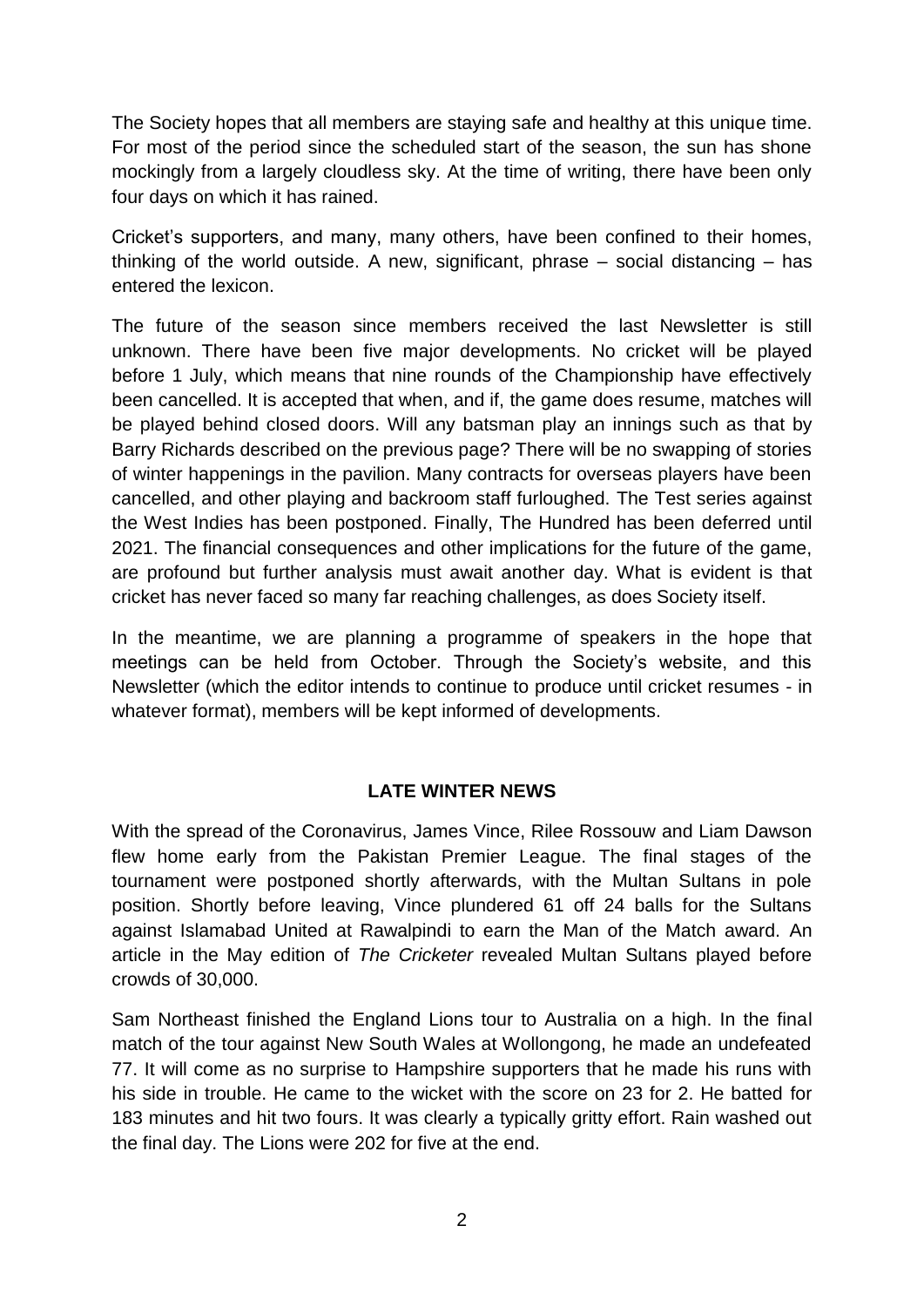#### **MAY MEETINGS**

Whilst, of course, this Newsletter does not coincide with a meeting, the Society has met twice in May. On 15 May 1977, **Barry Richards** conducted a coaching clinic at Basingstoke Sports Centre. Eleven years later, on 20 May 1988, the Australian **John Inverarity,** addressed the Society. The report of the meeting stated that he "totally captivated his audience with his easy charm, enthusiasm and sincerity as he first played excerpts from "The Bradman Tapes" and then recalled some of the highlights of his own career (1963-85), and many of his great contemporaries. It was easy to understand why he was such an outstanding captain. All those present were in no doubt that they were in the presence of a quite unique individual."

### **OBITUARIES**

#### **PETER WALKER**

Peter Walker, the former Glamorgan and England all-rounder, passed away on 5 April. He will probably best be remembered by Hampshire supporters for accompanying John Arlott and Jim Laker in the commentary box during the BBC's coverage of the John Player (Sunday) League during the 70's and 80's, and for conducting interviews with players, administrators and celebrities during the tea interval. He was with the Hampshire team when they won the trophy at Darley Dale in 1975 and The Oval in 1986. Those interviews formed the basis of his book *Cricket Conversations*; one of his interviewees was Barry Richards. A photograph of the pair formed the front cover of the book. .

He spoke to The Society in January 2007. The report in the Newsletter commented that the evening was an "absolute joy" and that he was a "natural storyteller". His autobiography "*It's Just N*ot *Cricket*", was published by Stephen Chalke's Fairfield Books in the previous year.

#### **BOB CAPLE**

.

The former Hampshire player, Bob Caple died in South Africa, where he had been living for many years, in December, but his death did not come to attention until early May. Robert Graham Caple was born in Chiswick on 8 December 1939. He was an all-rounder, who batted left-handed and bowled occasional right-arm off-spin. His introduction to first-class cricket was unusual. He made his debut in 1958 for MCC and for Middlesex in two matches in 1959. All three matches were against the Universities. He joined Hampshire in their Championship year of 1961, and played his first match against Oxford University at Portsmouth. His next was against the same opposition two years later at Bournemouth. At this stage of his career, therefore, he had played for five years, all on different grounds, for three separate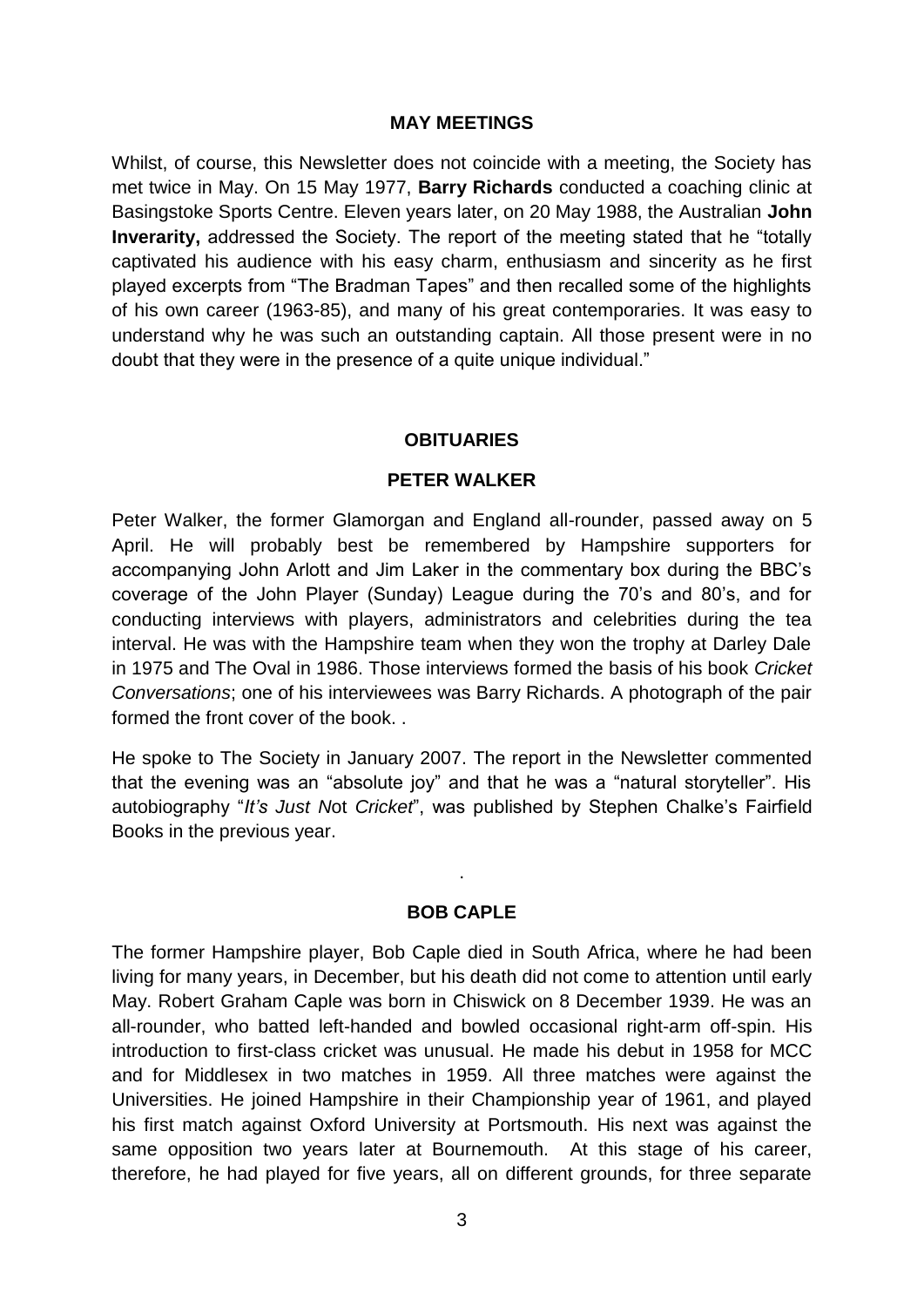teams and only against Oxford (four times) and Cambridge (once). He was then given an extended run in August 1963, beginning with a match against Surrey at Southampton. After a first innings duck, he scored 31 in the second, sharing a fourth wicket partnership of 117 with Roy Marshall (161 not out); Caple's contribution was 31. He played regularly in the next four seasons but, whilst obviously a batsman of some talent, he was never a prolific run scorer; he made only five fifties in 57 matches, the highest of which was 64 not out against Surrey at The Oval in 1964, and his best season's aggregate was 443 runs in 1965. He bowled more in 1966 and 1967, taking a career best five for 54 against Oxford at Bournemouth in the latter year but Hampshire never really needed another spin bowler in those days other than the evergreen Peter Sainsbury. Ironically, in his last match at Leicester he batted well in a low scoring match with 23 and 42. That enigmatic performance somehow encapsulated his career.

He went on to coach at Bedford School for 20 years before moving in a similar capacity to St.Alban's College in Johannesburg for 16 years, where his opposition coaches included South African test greats "Tiger" Lance and Dennis Lindsay. He was highly popular and his death was widely mourned in that country.

### **LEE NURSE**

Lee Nurse, who died on 9 April, became cricket's first victim to COVID-19. His death sent shock waves throughout the Hampshire club scene, and beyond. His untimely end was all the more shocking in that he was fit and healthy, and only 43 years of age. He had been admitted to Basingstoke Hospital a fortnight beforehand. A righthand batsman and wicketkeeper, he played underage cricket for Hampshire Schools, West of England under 15 Schools, Glamorgan, Derbyshire and Hampshire 2<sup>nd</sup> XIs and then Minor Counties cricket for Berkshire, for whom he scored two centuries and played in seven List A matches. Most of his club cricket was played for Basingstoke and North Hants. However, his contribution to the game went far beyond these details and statistics. He was an immensely popular and much respected individual in league cricket; he always played with a smile on his face and gave a reminder that cricket was a game to be enjoyed. He was the subject of an emotionally charged obituary on BBC South Today. His great uncle was Seymour Nurse, that colossal Barbados and West Indies test batsman, who passed away last year.

# **THE CRICKET COLLECTIVE - A NEW WEBSITE**

A new cricket website focusing on County Cricket, the women's domestic game and the National (formerly Minor) Counties was launched in May. Members are invited to visit [http://www.thecountycollective.co.uk](http://www.thecountycollective.co.uk/) to see the first edition.

Follow @the CountyC on both Twitter and Instagram

Email – [cricket@thecountycollective.co.uk](mailto:cricket@thecountycollective.co.uk)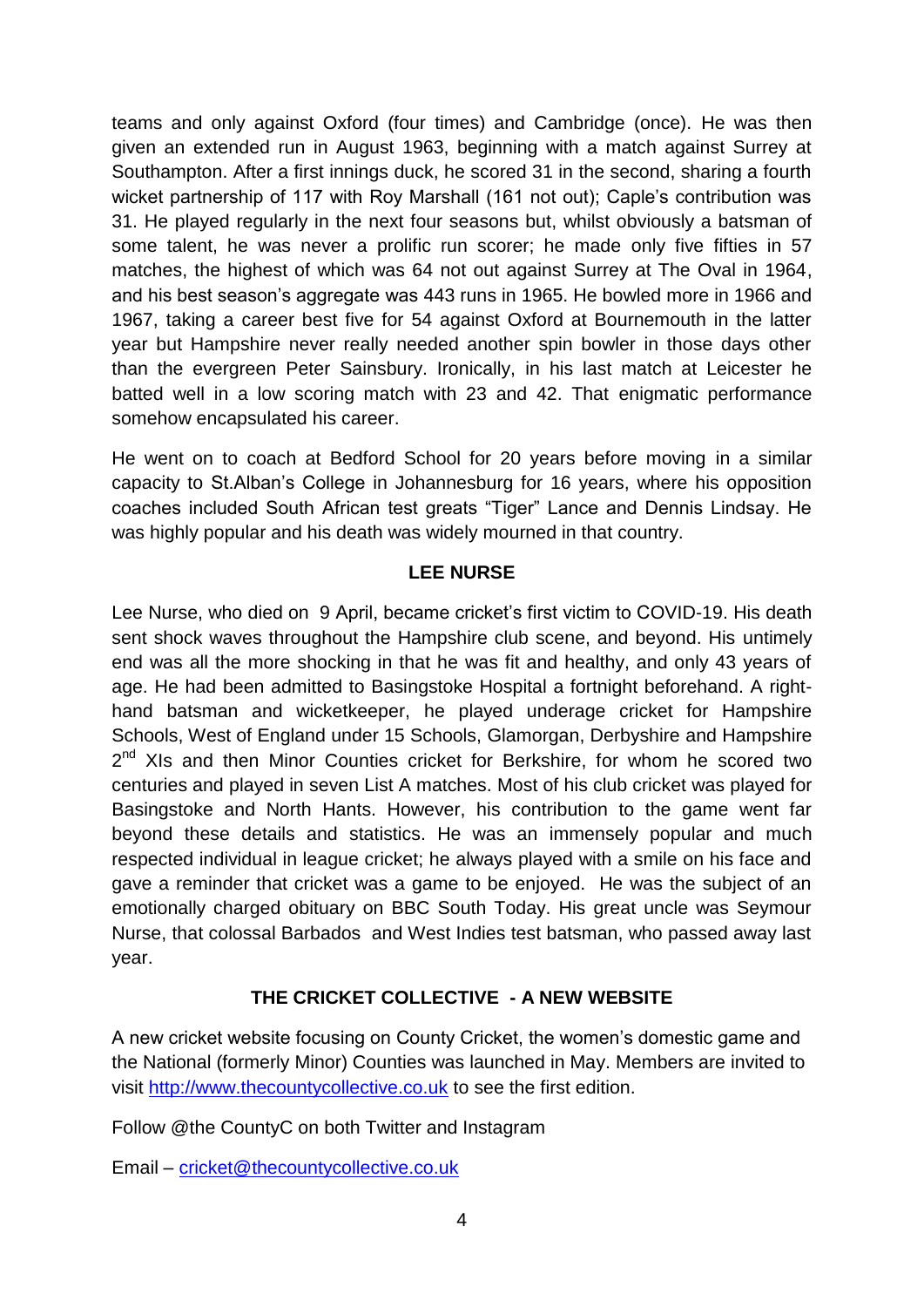### **BOOK REVIEW**

## **That Will Be England Gone: The Last Summer of Cricket by Michael Henderson (Pub. Constable - £20).**

If members are pining for county cricket, or are missing outdoor life generally, then look no further than this book, It was clearly written last year with a view to being launched at the start of this summer's cricket season. "The Last Summer" is, of course, a reference to The Hundred which will undoubtedly have changed cricket in this country for ever. It is the ultimate irony that the tournament was postponed in the wake of Covid-19, which arrived to change the world, let alone cricket, perhaps irrevocably. The latter event gives this book remarkable power, poignancy and resonance, at a time when cricket the world over has been put on hold.

Michael Henderson is a very fine, if at times controversial, writer as regular readers of *The Cricketer* will attest. In this book, which is effectively an autobiography, he gives full rein to his very special gifts. It is clear that he is a Renaissance Man with a seemingly effortless recall of poetry, literature, music (classical and pop), paintings and film. Reference to Auden, Larkin, Shakespeare, Schubert, Elgar and Vaughan Williams, among others, abound. Only in the works of Sir Neville Cardus would a cricket book take in Vienna, Berlin, Paris, and Manhatten. His friends form a "Who's Who" of the upper echelons of the Arts: Harold Pinter, Simon Gray, Michael Kennedy, and Ken Dodd – all sadly now departed – Sirs Tim Rice and Simon Rattle, to name but a few.

He is also a lover of landscape. In the first chapter, he stands atop the grand Malvern Hills and gives his reader a 360 degree tour highlighting the places which have influenced British culture, including Stratford, Shropshire and Oxford. The reader receives illuminating insights on the County of Lancashire: its buildings, engineering accomplishments and people.

What of cricket? All the above provides a context for his cricket memories, which started by watching Fred Trueman bowl against Derbyshire in 1965. He begins his tour at his beloved Trent Bridge, before going to Repton, where he attended school, Ramsbottom, or "Rammy", for a discourse on the Lancashire Leagues, the three great Festivals at Scarborough, Chesterfield and Cheltenham, Leicester and The Oval at which the flavours of the game could not be more contrasting, Lord's, Canterbury, Old Trafford (with which his disillusionment is of almost tragic proportions), and Taunton, where he wished to bade farewell to Marcus Trescothick, and to pay tribute to Ian Botham, Viv Richards and Joel Garner. Somerset has always been a place of diversions and he ponders on the characters and suicides of Harold Gimblett and Peter Roebuck.

Throughout the book, he doesn't dwell overlong on the past. He has admired and made friends of cricketers from successive generations. Others have written about